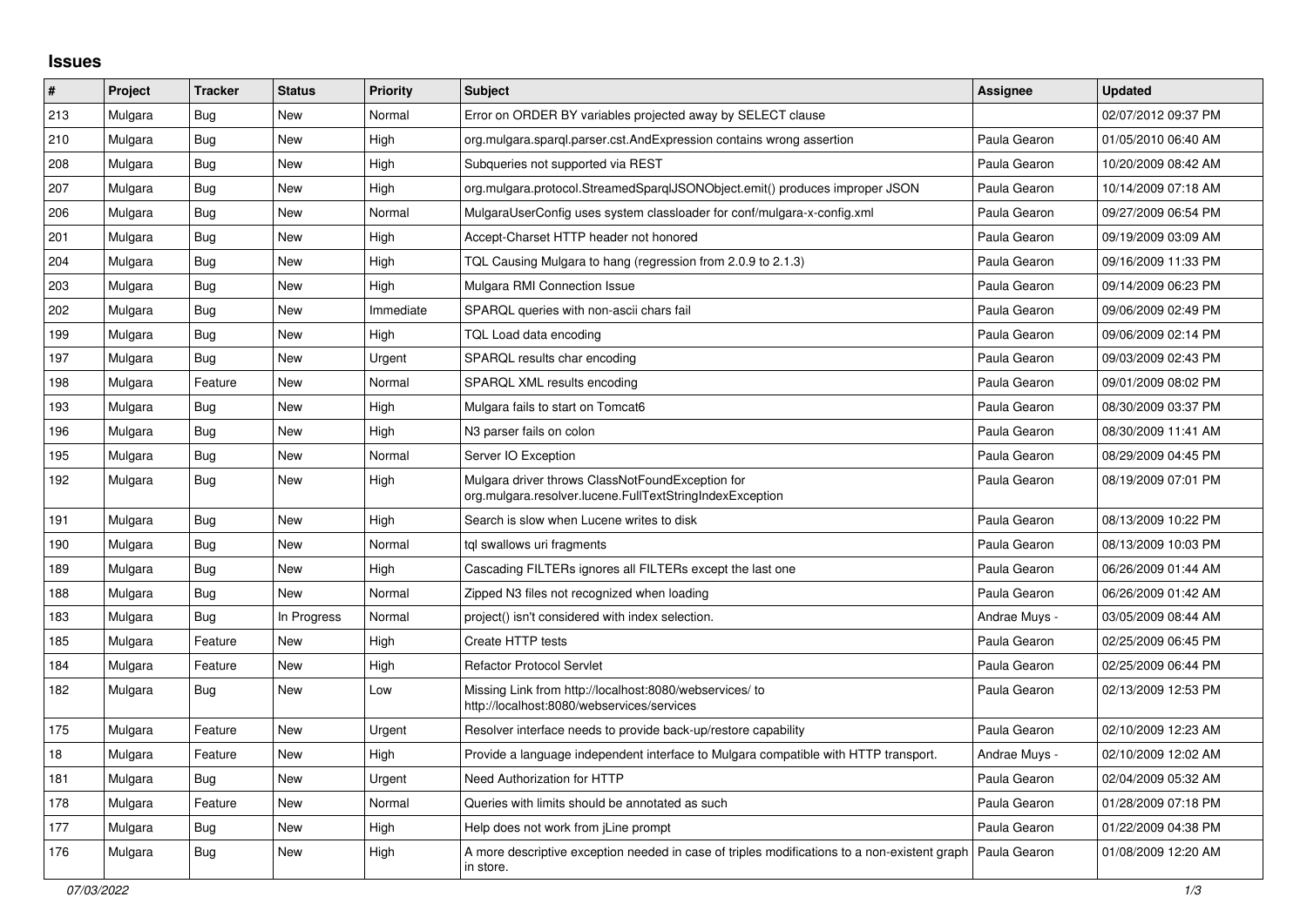| $\sharp$ | Project | <b>Tracker</b> | <b>Status</b> | <b>Priority</b> | <b>Subject</b>                                                                          | Assignee      | <b>Updated</b>      |
|----------|---------|----------------|---------------|-----------------|-----------------------------------------------------------------------------------------|---------------|---------------------|
| 136      | Mulgara | Bug            | New           | Urgent          | IntervalConstraintDescriptor converts all bounds to xsd:double                          | Paula Gearon  | 12/24/2008 09:01 AM |
| 174      | Mulgara | Bug            | New           | High            | FILTERs external to an OPTIONAL applied inside the OPTIONAL                             | Paula Gearon  | 12/02/2008 06:05 PM |
| 159      | Mulgara | Bug            | New           | High            | Correct license on recent source                                                        | Paula Gearon  | 11/25/2008 05:19 AM |
| 172      | Mulgara | Feature        | New           | High            | Add Talis changeset files as an uploadable file type on the SPARQL/TQL HTTP interfaces. | Paula Gearon  | 11/21/2008 12:51 AM |
| 171      | Mulgara | Feature        | New           | Normal          | Default graph option to move                                                            | Paula Gearon  | 11/18/2008 08:41 PM |
| 170      | Mulgara | Feature        | New           | High            | Default graph for TQL                                                                   | Paula Gearon  | 11/18/2008 08:37 PM |
| 168      | Mulgara | Feature        | New           | High            | Add collection support to RLog AND rules                                                | Paula Gearon  | 11/10/2008 05:37 PM |
| 166      | Mulgara | Feature        | New           | High            | XA1.1 String pool needs cache                                                           | Paula Gearon  | 11/04/2008 04:34 PM |
| 165      | Mulgara | Feature        | New           | High            | Memory Map large files                                                                  | Paula Gearon  | 11/04/2008 04:18 PM |
| 164      | Mulgara | Bug            | New           | Normal          | Timer no longer working                                                                 | Paula Gearon  | 11/04/2008 03:32 PM |
| 163      | Mulgara | Feature        | New           | High            | Improve performance of distributed resolver                                             | Paula Gearon  | 10/23/2008 01:56 PM |
| 162      | Mulgara | Bug            | New           | High            | Transactions involving transactional resolvers do not have snapshot isolation           | Paula Gearon  | 10/23/2008 01:40 PM |
| 161      | Mulgara | Feature        | <b>New</b>    | High            | Support recovery in distributed resolver's MultiXAResource                              | Paula Gearon  | 10/23/2008 01:35 PM |
| 154      | Mulgara | Bug            | New           | High            | HTTP uploads of RDF/XML can give error                                                  | Paula Gearon  | 10/17/2008 01:59 AM |
| 153      | Mulgara | Feature        | New           | High            | Nodetype resolver should allow access to datatypes                                      | Paula Gearon  | 10/17/2008 01:35 AM |
| 83       | Mulgara | Bug            | Feedback      | High            | Mulgara fails to start after abrupt termination                                         | Paula Gearon  | 10/15/2008 07:21 PM |
| 82       | Mulgara | Bug            | In Progress   | High            | Read-close-write creates redundant phase                                                | Paula Gearon  | 10/15/2008 04:35 PM |
| 16       | Mulgara | Feature        | In Progress   | High            | Add Rules for OWL DL/Full support                                                       | Paula Gearon  | 10/15/2008 04:14 AM |
| 147      | Mulgara | Feature        | New           | Normal          | Configuration                                                                           | Paula Gearon  | 09/08/2008 06:15 PM |
| 135      | Mulgara | Bug            | <b>New</b>    | Normal          | Mulgara keeps file lock if parsing of RDF/XML fails                                     | Paula Gearon  | 07/29/2008 08:48 PM |
| 134      | Mulgara | Bug            | New           | Normal          | Jar files contain duplicates                                                            | Paula Gearon  | 07/24/2008 10:17 PM |
| 132      | Mulgara | Bug            | New           | High            | GraphAnswer improperly built                                                            | Paula Gearon  | 07/10/2008 12:54 AM |
| 15       | Mulgara | Bug            | In Progress   | Normal          | Product of Sum form has very poor performance.                                          | Andrae Muys - | 05/19/2008 08:24 AM |
| 119      | Mulgara | Feature        | New           | Low             | URI/IRI deconflation                                                                    | Paula Gearon  | 05/17/2008 11:08 PM |
| 117      | Mulgara | Feature        | New           | Normal          | No ORDER BY expressions                                                                 | Paula Gearon  | 05/17/2008 11:03 PM |
| 116      | Mulgara | Feature        | <b>New</b>    | Normal          | All answers are DISTINCT                                                                | Paula Gearon  | 05/17/2008 11:01 PM |
| 111      | Mulgara | Feature        | New           | Normal          | Transitive constraints not detected                                                     | Paula Gearon  | 05/17/2008 10:24 PM |
| 110      | Mulgara | Feature        | New           | High            | Subtractions in rules                                                                   | Paula Gearon  | 05/17/2008 10:15 PM |
| 109      | Mulgara | Feature        | New           | Normal          | Constraint merging                                                                      | Paula Gearon  | 05/17/2008 10:12 PM |
| 108      | Mulgara | <b>Bug</b>     | New           | Normal          | Triggering constraints in Krule                                                         | Paula Gearon  | 05/17/2008 09:55 PM |
| 96       | Mulgara | Bug            | New           | Normal          | Machine names do not always allow model creation                                        | Paula Gearon  | 04/04/2008 06:14 AM |
| 95       | Mulgara | Bug            | New           | Normal          | Remote backups not compressed                                                           | Paula Gearon  | 04/03/2008 10:40 PM |
| 94       | Mulgara | Feature        | New           | Normal          | On insert/delete inferencing resolver (triggers)                                        | Paula Gearon  | 03/28/2008 04:22 AM |